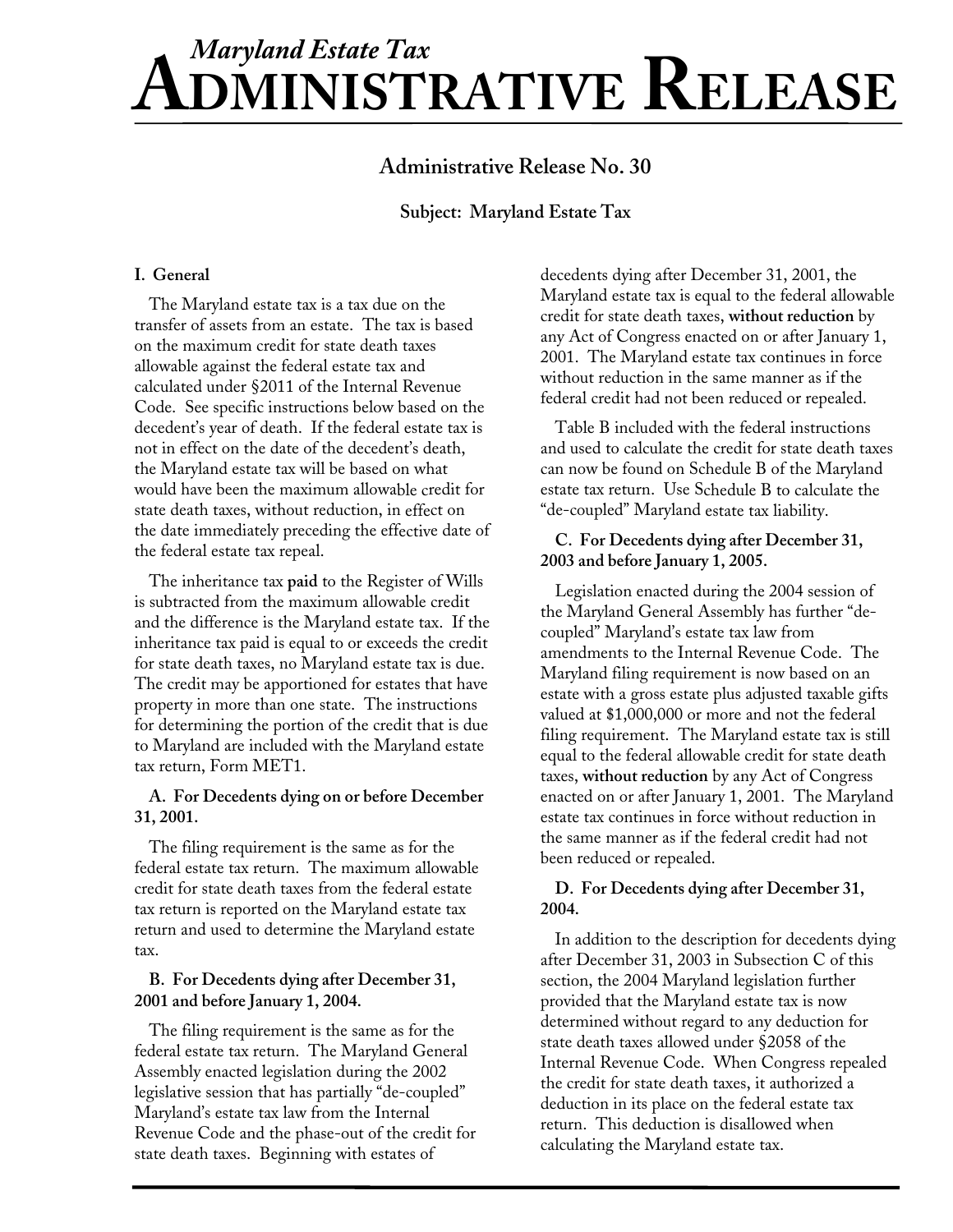## **E. For Decedents dying after Dece mber 31, 2005.**

Additional changes to the Maryland estate tax were made during the 2006 Legislati ve Sessio n of the Maryland General Assembly. For decede nts dying after December 31, 2005, the Mar ylan d estate tax cannot exceed 16% of the am ount b y which the decedent's taxable estate exceeds \$1,000,000. In addition, a decedent's estate is now authorized to make an election on the Maryla nd estate tax return to treat property as mar ital deduction qualified terminable interest p roper ty for purposes of calculating the Maryland estate t ax. An election on the Maryland estate tax return to treat property as marital deduction qualified terminable interest property shall be recognized for purposes of calculating the Maryland estate tax even if an inconsistent election is made for the same decedent for federal estate tax purposes.

#### **g after December 3 1, F. For Decedents dyin 2009.**

The federal estate tax does not apply to decede dying after December 31, 2009 and before Janua 1, 2011. Under present federal estate tax law, any decedent dying after December 31, 2010 again may be subject to a federal estate tax.

The changes to the Maryland estate tax enacted by the General Assembly since 2002 anticipated periods of time when the federal estate tax was not in effect. Thus, the Maryland estate tax, as described in sections I.B. through I.E. remains in effect. For decedents dying after December 31, 2009, estates with a gross estate plus adjusted taxable gifts valued at \$1,000,000 or more continue to be required to file a Maryland estate tax return. The provisions of the Maryland estate tax that became effective for decedents dying after December 31, 2005 (discussed in Section I.E. above) continue to be applicable. During 2010 when the federal estate tax does not apply, the Maryland estate tax is still equal to the federal allowable credit for state death taxes, **without reduction** by any Act of Congress enacted on or after January 1, 2001, and the Maryland estate tax is determined using the other provisions of federal estate tax law as in effect on December 31, 2009.

### **rn II. Requirement to file retu**

The person who is responsible for filing the federal estate tax return or, if a federal return is not required, the duly appointed personal representative of the decedent's estate must file the Maryland estate tax return. If there is no personal representative appointed, then the persons in possession of the property of the decedent are required to file the return. The return must be filed if the decedent was a:

A. Resident of Maryland at the time of death, or

**B.** Nonresident but owned real property; or tangible personal property having a taxable situs in Maryland, and

**C.** Meets the filing requirements for the year of death as explained in Section I of this release.

If the above conditions are met, a state tax return must be filed even if no tax is due. If the estate is not required to file a federal estate tax return but is required to file a Maryland estate tax return, a pro nts forma federal return, Form 706, must be prepared ry as though the federal return were required. Maryland estate tax forms may be obtained by calling the Estate Tax Section at (410) 260-7850; visiting the Comptroller's Webpage at www.marylandtaxes.com; or writing to:

> Comptroller of Maryland Revenue Administration Division 828 Annapolis, Maryland 21404-0 Estate Tax Section P.O. Box 828

#### **III. Due date**

#### **A. Return filing due date**

The return is due to be filed within nine months after the date of death. The return is to be filed with the Register of Wills office for the county in which the estate is being administered. In the case of nonresident decedents, the return must be filed with the Register of Wills in the jurisdiction where the Maryland property is located. For decedent's dying after December 31, 2008, the return may be filed either with the Register Wills, or directly with Comptroller. If filed directly with the Comptroller, Certification of Inheritance Tax must be submitted on a separate document provided by the Register of Wills.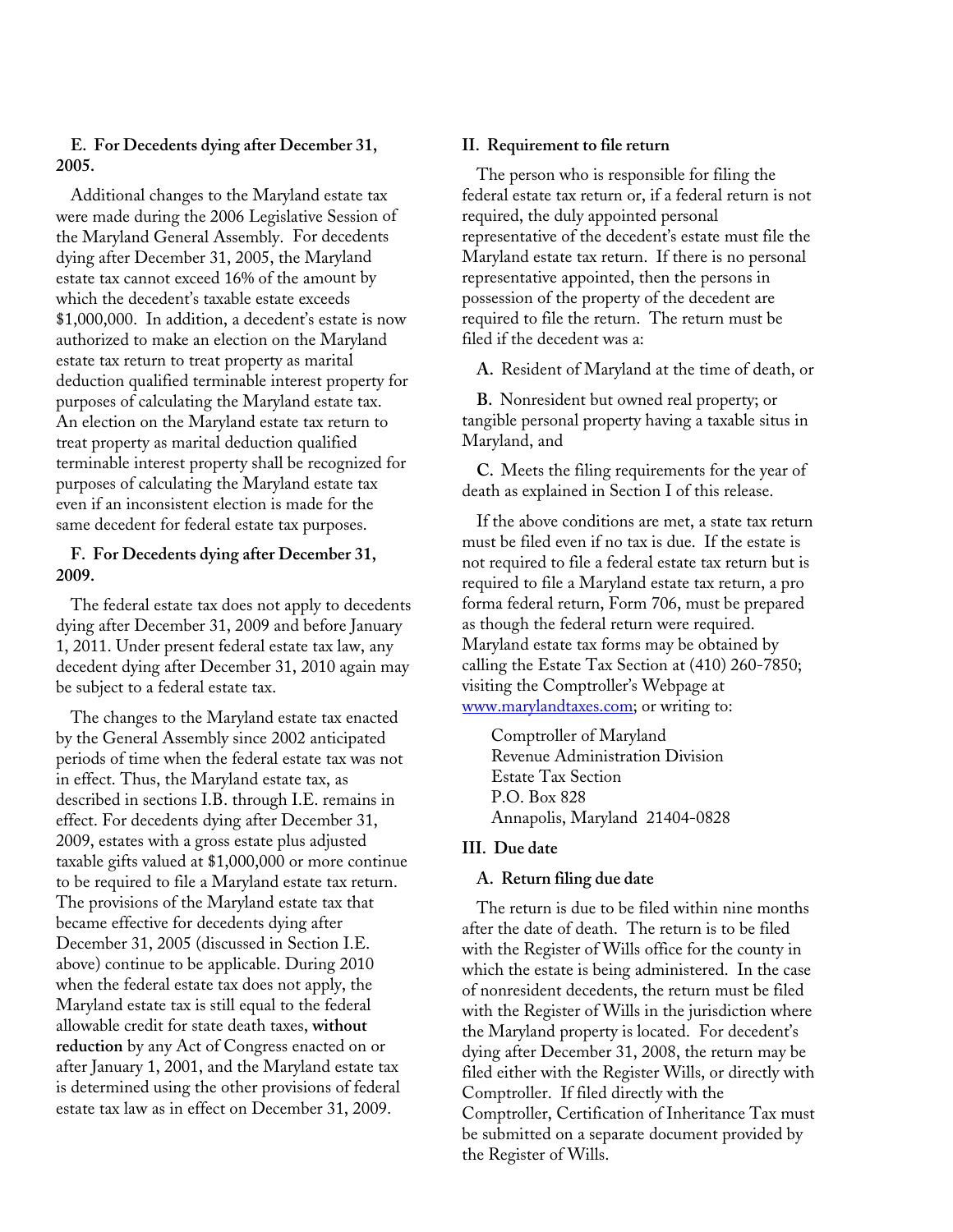#### **B. Payment**

Payment of the estate tax is m ade to the Comptroller of Maryland and not to th e R egister of Wills. The payment may be sent with a Maryland estate tax remittance fo rm or ma y be sent with a letter. The letter must provide th e decedent's name, social security num ber, da te of death, and county in which the est ate is bei ng . Payment should be sent to: Com ptroller probated of Maryland, Revenue Administration Division, Estate Tax Section, P.O. Box 828, Annapolis, Maryland 21404-0828.

#### **IV. Extensions**

The Comptroller may extend the time to file an p estate tax return up to 6 months, or if the erson required to file the estate tax return is out of the United States, up to 1 year. An application Fo MET1-E must be filed with the Comptroller on or a mormanon that suppose the statutory due date and should include: before the statutory due date and should include: a copy of the federal extension request, Form 4768, if applicable, remittance of the estimated Maryland estate tax; or a request for an alternative payment schedule.

#### **V. Payment Agreements**

#### **A. Alternative payment schedules**

An estate that is unable to make a full payment of the tax due on the due date may request an alternative payment schedule. The alternative payment schedule must be requested by the person responsible for filing the return and paying the tax or that person's authorized agent.

**B**. The request for an alternative paymen schedule must be made in writing and includ following information:

1. The Maryland estate tax return

Exception: In the case of an extension, the alternative payment schedule must be based on the amount that is estimated to be due.

2. The proposed alternative payment schedule, based on one of the following options:

(a) A deferral of payment for up to one year. Additional deferrals may be considered on a year-by-year basis. If there is an agreement to defer the payment, then at the end of the deferral period, unless the applicant reapplies for and is

granted an additional deferral, payment in full is due.

(b) An installment schedule for periodic payments. If a payment installment schedule is for more than one year, the applicant is required to certify annually that the conditions and circumstances that existed at the time the alternate payment schedule was requested have not materially or significantly changed. Any significant change in the conditions and/or circumstances may result in a reevaluation and the terms of the installment schedule may be changed by the Comptroller.

3. A reasonable estimate of the Maryland estate tax liability, if the Maryland estate tax return is not included with the application for an alternate payment schedule. The estimate must include any<br>
payment schedule. The estimate must of the  $\frac{1}{2}$  information that supports the amount of the ler on or  $\frac{1}{2}$  Members at set that it is the supports.

> 4.An inventory of the assets comprising the gross estate. The inventory should be itemized by the type of asset, valuation, and location.

5. The names and addresses of all persons responsible for filing the return and paying the tax.

6. A description of all sources and amounts of income to the estate.

7. Evidence that the real estate is being actively marketed where the real estate comprises a majority of the assets of the estate. This must include a realtor listing agreement, a letter from the realtor, etc. The request should include an explanation t with evidence supporting a decision not to sell real<br>
the concertring order to pay the text liability. For e the property in order to pay the tax liability. For<br>example originate of income to pay the liability example, evidence of income to pay the liability from mortgages, loans, business income, etc.

> 8. For those estates subject to filing a federal **estate tax return,** the status and balance of the federal estate tax liability and whether the Internal Revenue Service has allowed an alternative payment.

9.Certification that no distributions have been made or will be made before taxes are paid.

#### **C. Consent to lien**

Any request for an alternative payment schedule which is approved by the Comptroller shall be deemed to include a consent on behalf of the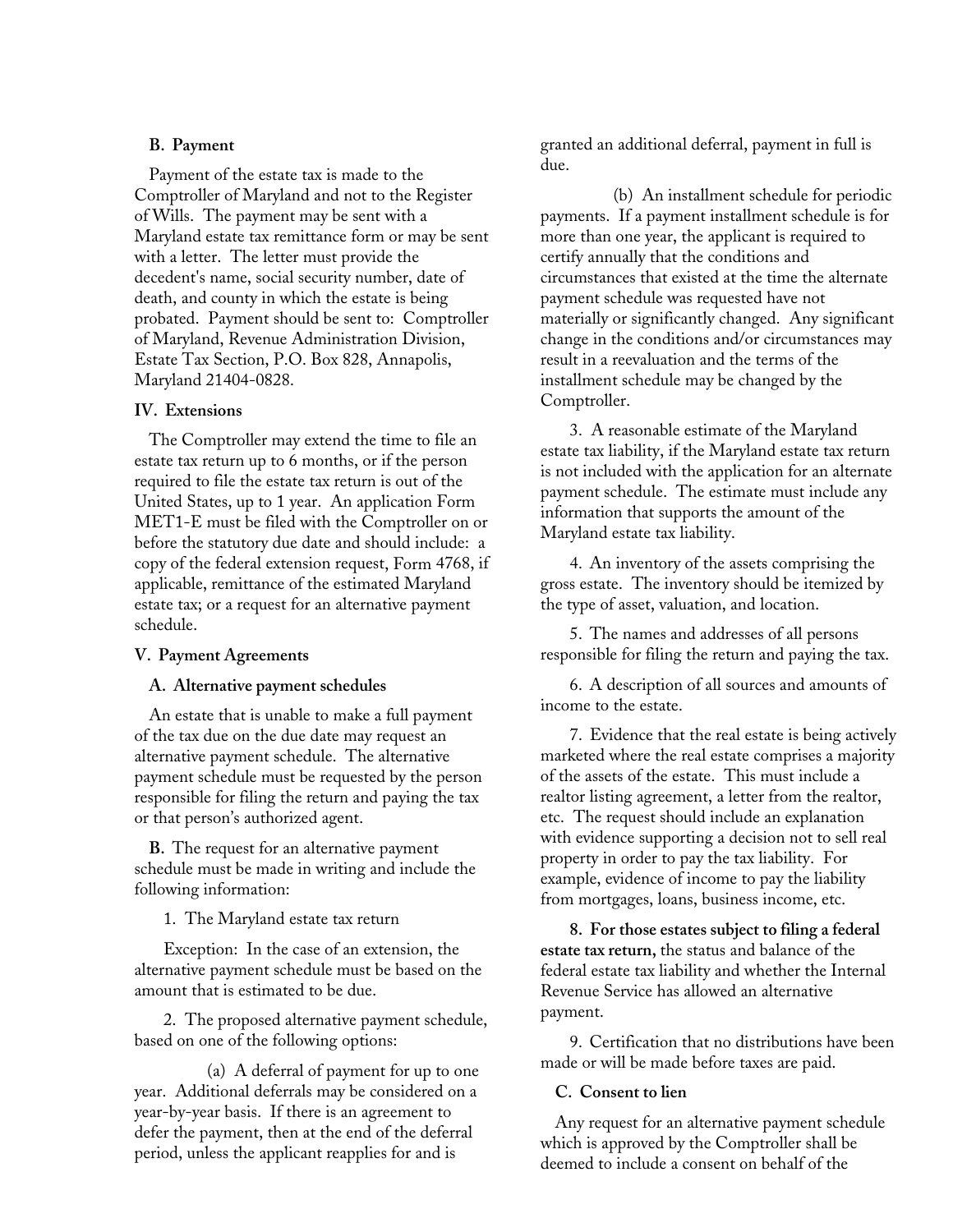applicant to the filing of a tax lien agai nst the estate in any Maryland jurisdiction where ther e may be real or personal property and where the deced ent resided. The Comptroller may require a dditi onal security from the person(s) responsible for fil ing the return and paying the tax or beneficiaries in the form of a bo nd with a surety approved by the Comptroller's Office. Failure to provide adequate security will be grounds for rejecting any alternative payment plan.

#### **D. Notification**

An applicant will be provided with a writte The approach with the provided with a written<br>
notification of the Comptroller's decision within a<br>
reasonable period of time after receipt of the<br>
DMM reasonable period of time after receipt of the alternative payment schedule application, unless additional information is required.

#### **E. Interest on tax due**

Interest will accrue at the statutory rate on the unpaid liability from the statutory due date to the date of the payment.

#### **F. Appeal**

If the application for an alternative payment plan approved by the Comptroller, the applicant the state of the fede is not approved by the Comptroller, the applicant may appeal the denial to the Maryland Tax Court nully appear the definite the International countries.<br>
determined under the Inte

#### **efunds VI. R**

A claim for refund of Maryland estate tax may be filed with the Comptroller by a claimant required to pay the tax if:

A. An erroneous amount of tax has been paid or collected, or

**B.** The Maryland estate tax is decreased as the result of:

1. Action taken by the Internal Revenue Service or the estate or

2. An inheritance tax payment made after a Maryland estate tax payment.

An amended MET1 return is required to be filed to claim a refund of previously paid Maryland estate tax.

The claim must be supported by the documents evidencing the estate tax overpayment, i.e., IRS closing letter or examination changes; or inheritance tax receipts.

If a person is required to pay additional inheritance tax to the Register of Wills and the payment would result in a refund of previously paid Maryland estate tax, the person(s) responsible for filing the return and paying the tax may request the Comptroller to pay the anticipated estate tax refund directly to the Register of Wills to be applied Comptroller's form MET 2ADJ. against the inheritance tax liability. Use

If an inheritance tax refund would result in an increase in the Maryland estate tax imposed on an estate, the claimant may request the Register of<br>Mill to gave the inheritance to unfind directly Wills to pay the inheritance tax refund directly to the Comptroller. Use Register of Wills' form RW1140.

> Forms are available from the Comptroller and the Registers of Wills.

#### **VII. Amended return**

After a Maryland estate tax return has been filed, an amended Maryland estate tax return shall be filed with the Register of Wills if the Maryland estate tax liability is increased because of:

1. a change in the federal gross estate, federal taxable estate, federal estate tax, or other change as determined under the Internal Revenue Code;

2. after-discovered property;

3. a correction to the value of previously reported property;

4. a correction to the amount of previously claimed deductions; or

5. any other correction to a previously filed return.

The amended return shall be filed within 90 days after the later to occur of the date of the event that caused the increase in the Maryland estate tax liability or the date on which the person required to file an amended Maryland estate tax return learned or reasonably should have learned of the increase in the Maryland estate tax liability. Use Form MET1 and check the box for "amended". Payment of any additional tax, interest and/or penalty is made to the Comptroller of Maryland at the same time the return is filed.

#### **VIII. Interest and Penalty**